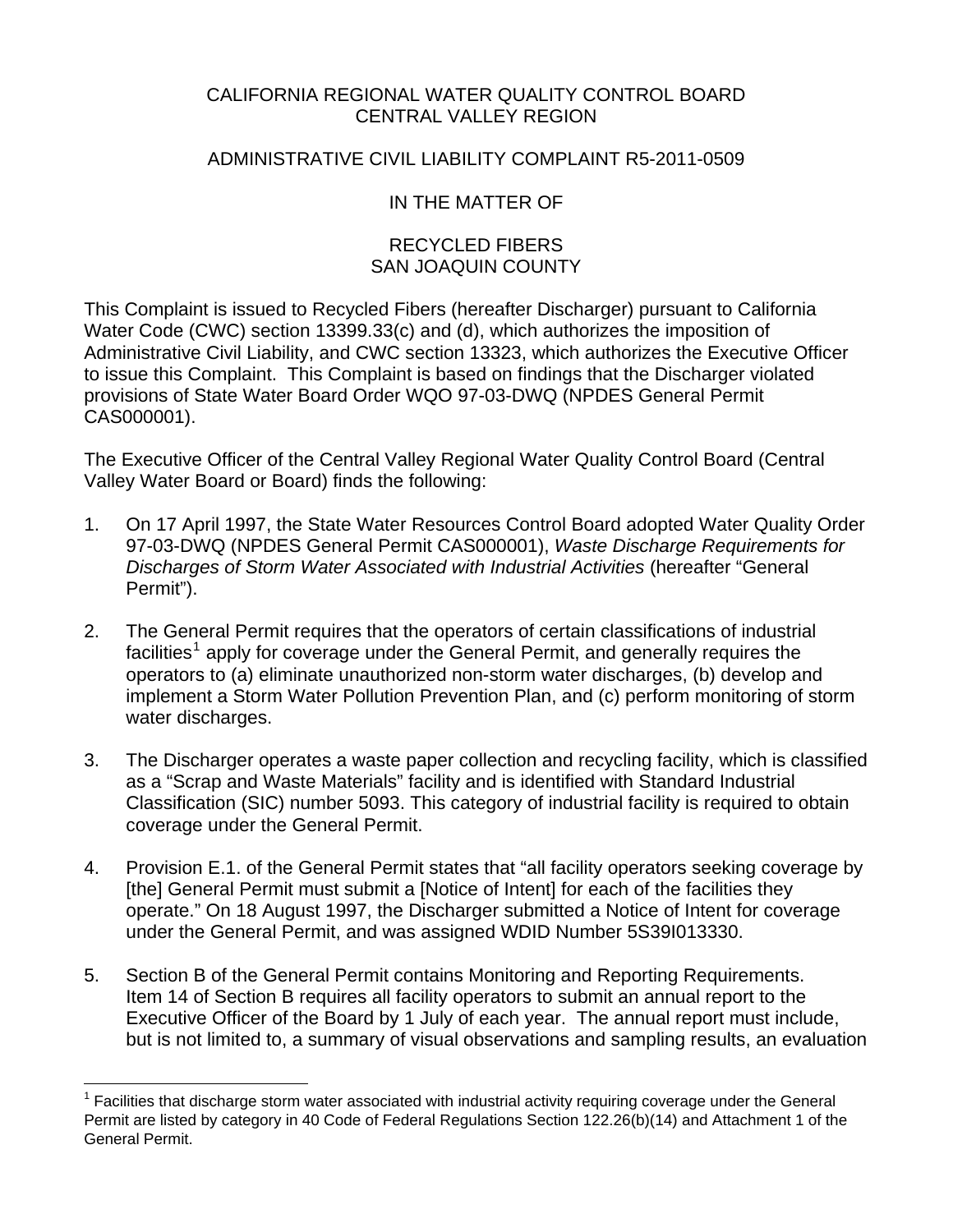of the visual observation and sampling and analysis results, laboratory reports, an annual comprehensive site compliance evaluation report, and if necessary, an explanation of why a facility did not implement any activities required by the General Permit.

- 6. The Discharger has a record of not submitting its annual reports over the past three years. The Discharger failed to submit its 2007/2008, 2008/2009, and 2009/2010 annual reports by the 1 July deadline each year.
- 7. Board staff has sent two notices or more to the Discharger each year requesting submittal of the reports. On 1 August 2008, the Executive Officer sent a Notice of Noncompliance to the Discharger. The Notice informed the Discharger that the 2007/2008 annual report had not been received by 1 July 2008 as required by the General Permit and described the penalties for noncompliance.
- 8. On 3 October 2008, the Executive Officer issued a second Notice of Noncompliance to the Discharger by certified mail, return receipt requested. The Second Notice informed the Discharger that the 2007/2008 annual report had not been received by 1 July 2008 and described the penalties for noncompliance.
- 9. On 6 January 2009, the Executive Officer issued a third Notice of Noncompliance to the Discharger by certified mail, return receipt requested. The Third Notice informed the Discharger that the 2007/2008 annual report had not been received and described the penalties for noncompliance.
- 10. When the Discharger failed to submit its 2008/2009 annual report, the Executive Officer sent a Notice of Noncompliance to the Discharger on 23 July 2009. The Notice informed the Discharger that the 2008/2009 annual report had not been received by 1 July 2009 as required by the General Permit and described the penalties for noncompliance.
- 11. On 3 September 2009, the Executive Officer issued a second Notice of Noncompliance to the Discharger by certified mail, return receipt requested. The Second Notice informed the Discharger that the 2008/2009 annual report had not been received and described the penalties for noncompliance.
- 12. When the Discharger failed to submit its 2009/2010 annual report, the Executive Officer issued a Notice of Noncompliance to the Discharger on 19 August 2010 by certified mail, return receipt requested. The Notice informed the Discharger that the 2009/2010 annual report had not been received by 1 July 2010 as required by the General Permit and described the penalties for noncompliance. Central Valley Water Board staff received the return receipt for the Notice, which indicated that the Discharger received the Notice on 20 August 2010.
- 13. On 30 September 2010, the Executive Officer issued the Discharger a second Notice of Noncompliance by certified mail, return receipt requested. The Second Notice again noted the Discharger's failure to submit the 2009/2010 annual report and described the penalties for noncompliance. Board staff received the return receipt for the Second Notice, which indicated that the Discharger received the Second Notice on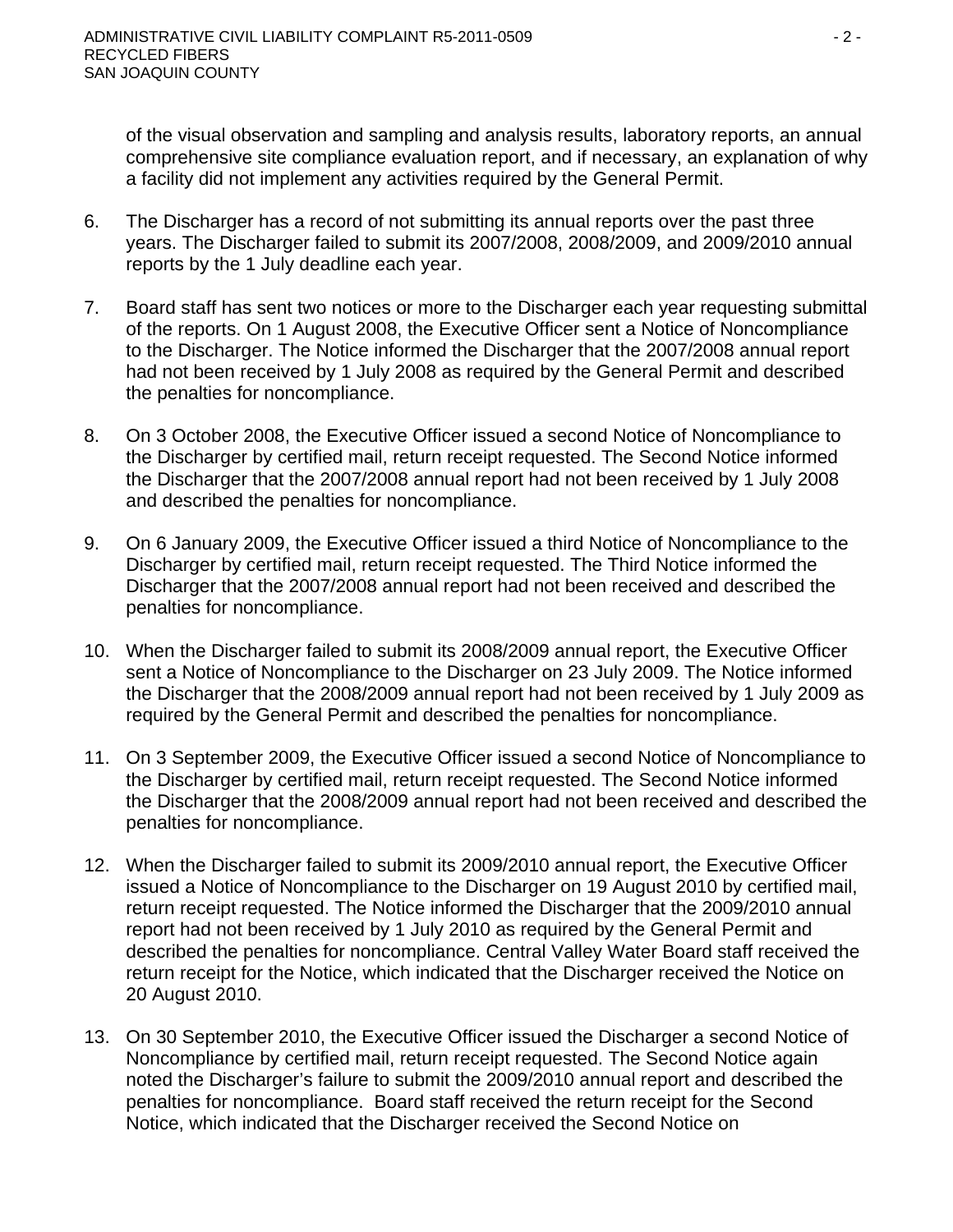30 September 2010.

- 14. In addition to the notices described above, Board staff has repeatedly contacted and/or tried to contact the Discharger and/or the Discharger's representative. Phone messages were left for the Discharger on 23 July 2010 and 27 July 2010. On 9 August 2010, staff spoke with the Discharger over the phone. The Discharger stated he had turned in the annual reports. On 5 October 2010, Board staff spoke with the Discharger over the phone and the Discharger stated the annual reports would be turned in. On 23 November 2010, Board staff spoke with a representative of the parent company, "Newark Group". The representative stated he was unaware of the problem and would contact the facility to resolve the issues.
- 15. The Executive Officer received the Discharger's 2007/2008, 2008/2009, and 2009/2010 annual report on 15 December 2010.

# REGULATORY CONSIDERATIONS

- 16. CWC section 13399.31(b) states: *The regional board shall notify each discharger [that has failed to submit an annual report as required by the General Permit] with regard to its noncompliance and penalties therefore*.
- 17. CWC section 13399.31(c) states: *If a discharger to which a notice is sent pursuant to subdivision (b) fails to submit the annual report … to the regional board within 30 days*  from the date on which the notice is sent, the executive officer of the regional board shall *send a second notice to that discharger.*
- 18. CWC section 13399.31(d) states: *If a discharger to which a notice is sent pursuant to subdivision (c) fails to submit the annual report ... to the regional board within 60 days from the date on which the notice is sent pursuant to subdivision (b), the regional board shall impose the penalties described in subdivision (c) of Section 13399.33.*
- 19. CWC section 13399.33(c) requires the Board to impose administrative civil liability in an amount that is not less than one thousand dollars (\$1,000) for the failure to submit an annual report as required by the General Permit. CWC section 13399.33(d) requires that the Board recover the staff costs incurred in attempting to obtain that report.
- 20. Section 13385(a)(2) of the California Water Code provides that any person who violates waste discharge requirements issued pursuant to the Federal Clean Water Act shall be civilly liable. Section 13385(c) provides that civil liability may be administratively imposed by a regional board in an amount not to exceed ten thousand dollars (\$10,000) for each day the violation occurs.
- 21. For the non-submittal of the 2009/2010 annual report, the Discharger is alleged to have violated the General Permit for 167 days (from 1 July 2010 to 15 December 2010). The total maximum liability for this violation pursuant to Section 13385 of the Water Code is \$1,670,000.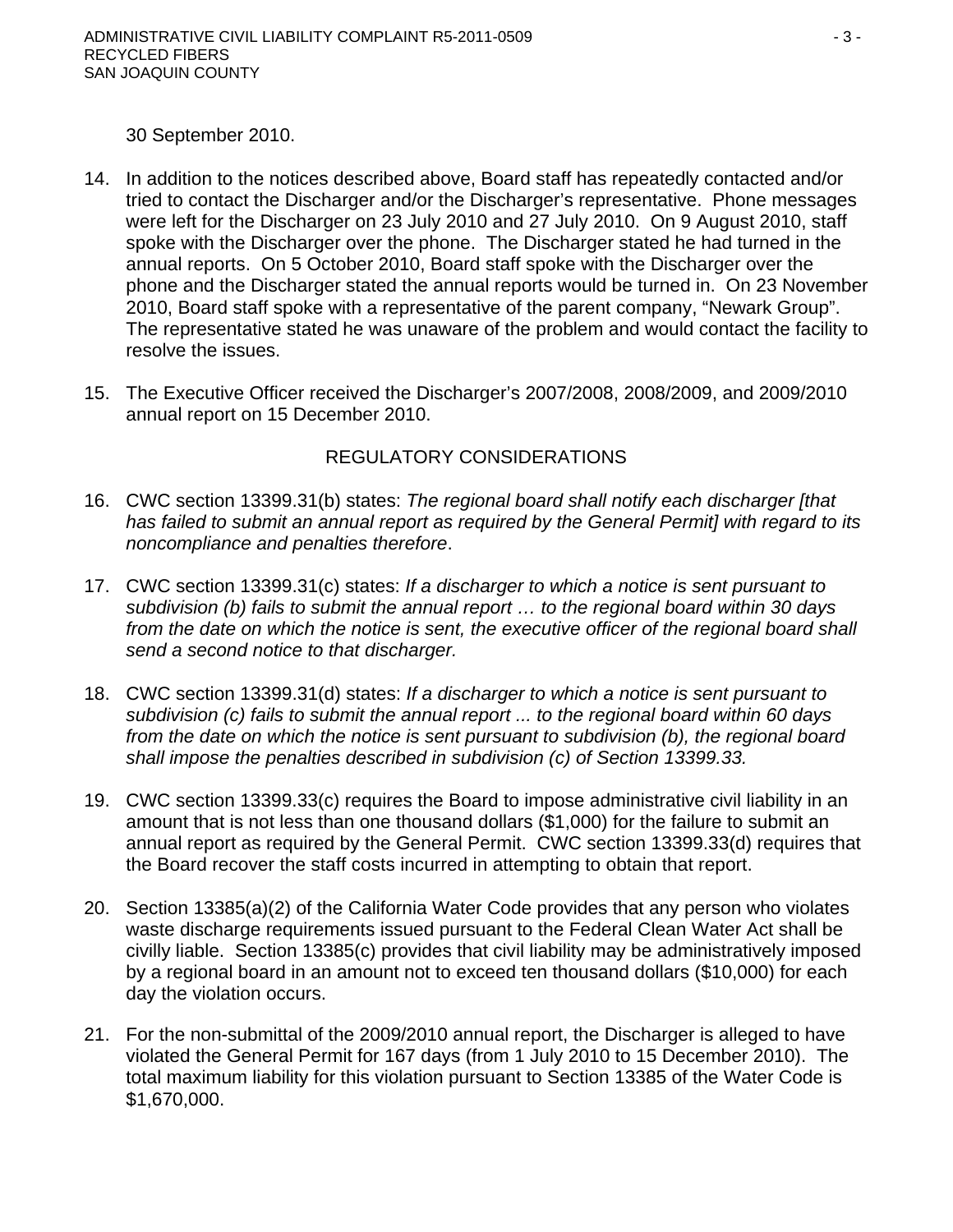- 22. Based on the findings set forth herein, the Discharger is subject to a minimum of \$1,000 in civil liability for failure to submit the 2009/2010 annual report.
- 23. In pursuing this enforcement action, approximately \$5925 in staff costs were incurred, as shown in Attachment A to this Complaint.
- 24. Issuance of this Administrative Civil Liability Complaint to enforce CWC Division 7, Chapter 5.5 is exempt from the provisions of the California Environmental Quality Act (Pub. Resources Code section 21000 et seq.), in accordance with California Code of Regulations, title 14, section 15321(a)(2).

# **RECYCLED FIBERS IS HEREBY GIVEN NOTICE THAT:**

- 1. The Executive Officer of the Central Valley Water Board proposes that the Discharger be assessed an Administrative Civil Liability in the amount of **six thousand nine hundred twenty five dollars (\$6,925)**.
- 2. A hearing on this matter will be held at the Central Valley Water Board meeting scheduled on **6/7/8 April 2011**, unless the Discharger does one of the following by **7 February 2011**:
	- a) Waives the hearing by completing the attached waiver form (checking off the box next to Option 1) and returning it to the Central Valley Water Board, along with payment for the proposed civil liability of **six thousand nine hundred twenty five dollars (\$6,925)**;or
	- b) Requests to engage in settlement discussions by checking off the box next to Option #2 on the attached waiver form, and returns it to the Board along with a letter describing the issues to be discussed. It remains within the discretion of the Central Valley Water Board to agree to delay the hearing; or
	- c) Requests a delay by checking off the box next to Option #3 on the attached waiver form, and returns it to the Board along with a letter describing the amount of additional time requested and the rationale. It remains within the discretion of the Central Valley Water Board to approve the extension.
- 3. If a hearing on this matter is held, the Central Valley Water Board will consider whether to affirm, reject, or modify the proposed Administrative Civil Liability, or whether to refer the matter to the Attorney General for recovery of judicial civil liability.
- 4. If this matter proceeds to hearing, the Executive Officer reserves the right to amend the proposed amount of civil liability to conform to the evidence presented, including but not limited to, increasing the proposed amount to account for the costs of enforcement (including staff, legal and expert witness costs) incurred after the date of the issuance of this Complaint through completion of the hearing.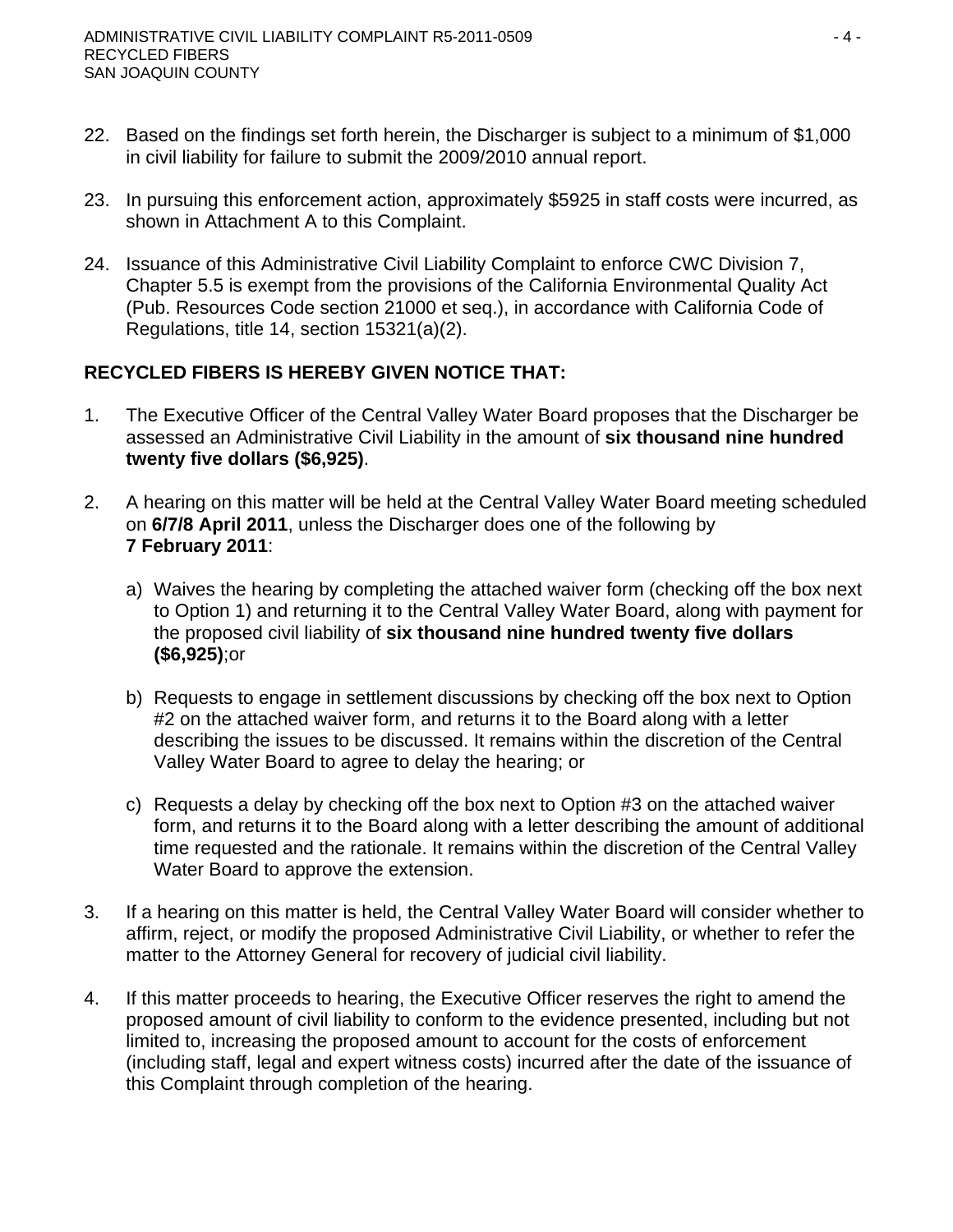5. Further failure to comply with the General Permit beyond the date of this Complaint may subject the Discharger to further administrative civil liability, and/or other enforcement actions, including but not limited to referral to the Attorney General.

> *Original signed by Frederick Moss for*  PAMELA C. CREEDON, Executive Officer

7 January 2011 design and the contract of the contract of the DATE of the contract of the contract of the contract of the contract of the contract of the contract of the contract of the contract of the contract of the contract of the con

Attachment: Waiver Form Attachment A: Staff costs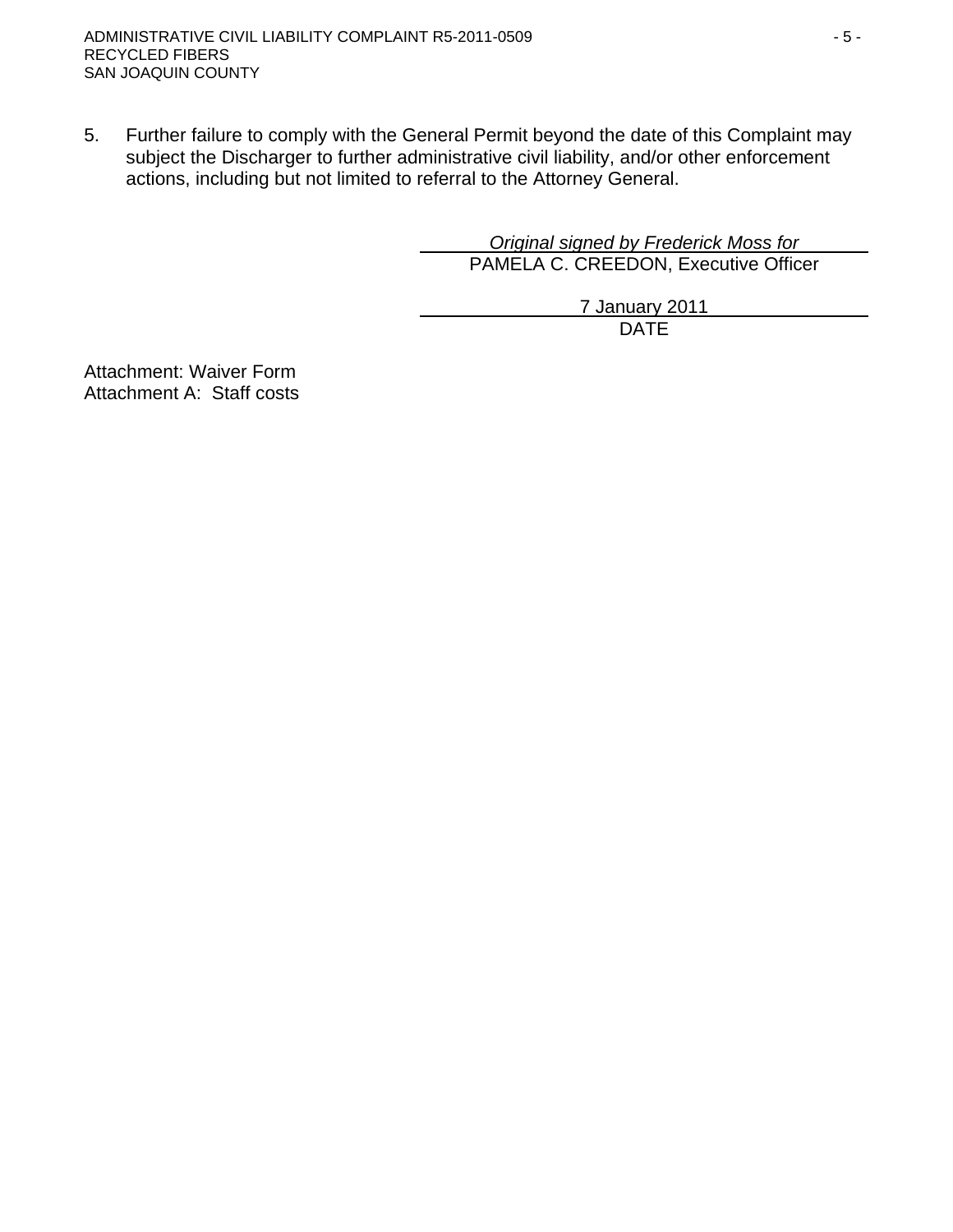#### **WAIVER FORM FOR ADMINISTRATIVE CIVIL LIABILITY COMPLAINT**

By signing this waiver, I affirm and acknowledge the following:

I am duly authorized to represent Recycled Fibers (hereafter Discharger) in connection with Administrative Civil Liability Complaint R5-2011-0509 (hereafter Complaint). I am informed that California Water Code section 13323, subdivision (b), states that, "a hearing before the regional board shall be conducted within 90 days after the party has been served. The person who has been issued a complaint may waive the right to a hearing."

#### **□** *(OPTION 1: Check here if the Discharger waives the hearing requirement and will pay in full.)*

- a. I hereby waive any right the Discharger may have to a hearing before the Central Valley Water Board.
- b. I certify that the Discharger will remit payment for the proposed civil liability in the full amount of **six thousand nine hundred twenty five dollars (\$6925)** by check that references "ACL Complaint R5- 2011-0509" made payable to the *Waste Discharge Permit Fund*. Payment must be received by the Central Valley Water Board by **7 February 2011**.
- c. I understand the payment of the above amount constitutes a proposed settlement of the Complaint, and that any settlement will not become final until after a 30-day public notice and comment period. Should the Central Valley Water Board receive significant new information or comments during this comment period, the Central Valley Water Board's Executive Officer may withdraw the complaint, return payment, and issue a new complaint. I also understand that approval of the settlement will result in the Discharger having waived the right to contest the allegations in the Complaint and the imposition of civil liability.
- d. I understand that payment of the above amount is not a substitute for compliance with applicable laws and that continuing violations of the type alleged in the Complaint may subject the Discharger to further enforcement, including additional civil liability.

**□** *(OPTION 2: Check here if the Discharger waives the 90-day hearing requirement in order to engage in settlement discussions***.)** I hereby waive any right the Discharger may have to a hearing before the Central Valley Water Board within 90 days after service of the complaint, but I reserve the ability to request a hearing in the future. I certify that the Discharger will promptly engage the Central Valley Water Board Prosecution Team in settlement discussions to attempt to resolve the outstanding violation(s). By checking this box, the Discharger requests that the Central Valley Water Board delay the hearing so that the Discharger and the Prosecution Team can discuss settlement. It remains within the discretion of the Central Valley Water Board to agree to delay the hearing. Any proposed settlement is subject to the conditions described above under "Option 1."

**□** *(OPTION 3: Check here if the Discharger waives the 90-day hearing requirement in order to extend the hearing date and/or hearing deadlines. Attach a separate sheet with the amount of additional time requested and the rationale.)* I hereby waive any right the Discharger may have to a hearing before the Central Valley Water Board within 90 days after service of the complaint. By checking this box, the Discharger requests that the Central Valley Water Board delay the hearing and/or hearing deadlines so that the Discharger may have additional time to prepare for the hearing. It remains within the discretion of the Central Valley Water Board to approve the extension.

(Print Name and Title)

(Signature)

(Date)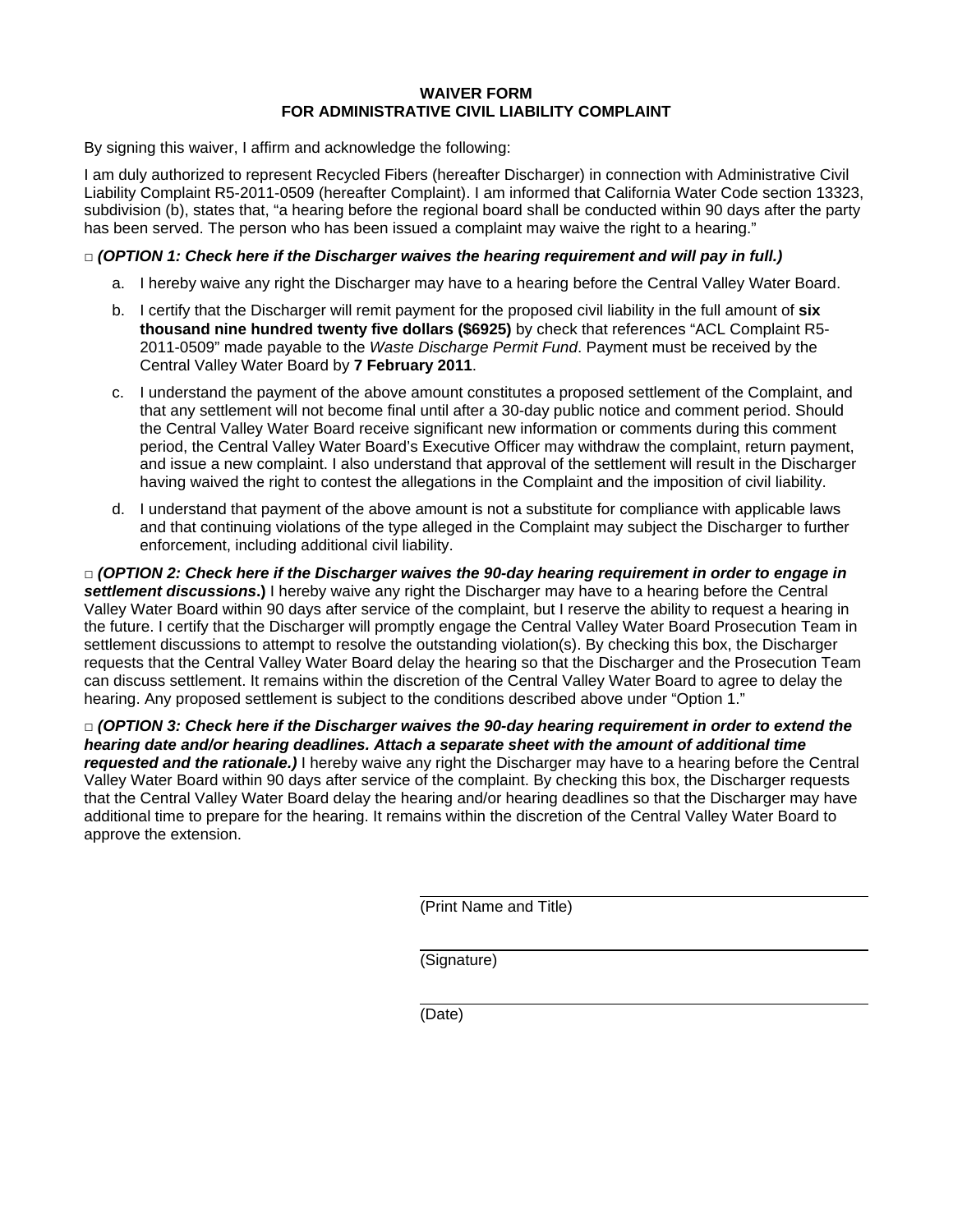#### **ATTACHMENT A ADMINISTRATIVE CIVIL LIABILITY COMPLAINT R5-2011-0509 RECYCLED FIBERS, SAN JOAQUIN COUNTY**

# **Staff costs to obtain compliance:**

| Staff position           | Task                                | <b>Estimated</b><br>hours | <b>Estimated</b><br>Cost |
|--------------------------|-------------------------------------|---------------------------|--------------------------|
| <b>Asst Exec Officer</b> | Review case and documents           | 0.75                      | \$112.50                 |
| Attorney                 | Review case, edit documents         | 3.5                       | \$525                    |
| <b>Exec Officer</b>      | Discuss case with staff             | 0.5                       | \$75                     |
| Office Technician        | Prepare file documents and mail out | 0.25                      | \$37.50                  |
| Program Manager          | Review case, edit documents         | 4.5                       | \$675                    |
| Senior Geologist         | Review case, edit documents         | 4                         | \$600                    |
| <b>Staff Scientist</b>   | Notifications to Discharger         | 5                         | \$750                    |
| <b>Staff Scientist</b>   | Inspections                         | 5                         | \$750                    |
| <b>Staff Scientist</b>   | Review enforcement case             |                           | \$150                    |
| <b>Staff Scientist</b>   | Prepare enforcement documents       | 12                        | \$1800                   |
| <b>Staff Scientist</b>   | Internal meetings with management   | 2                         | \$300                    |
| <b>Staff Scientist</b>   | <b>Finalize documents</b>           |                           | \$150                    |
|                          |                                     |                           |                          |
| Total                    |                                     | 39.5                      | \$5,925                  |

Note: Staff costs are based on an average rate of \$150 per hour, as directed by the State Water Board Office of Enforcement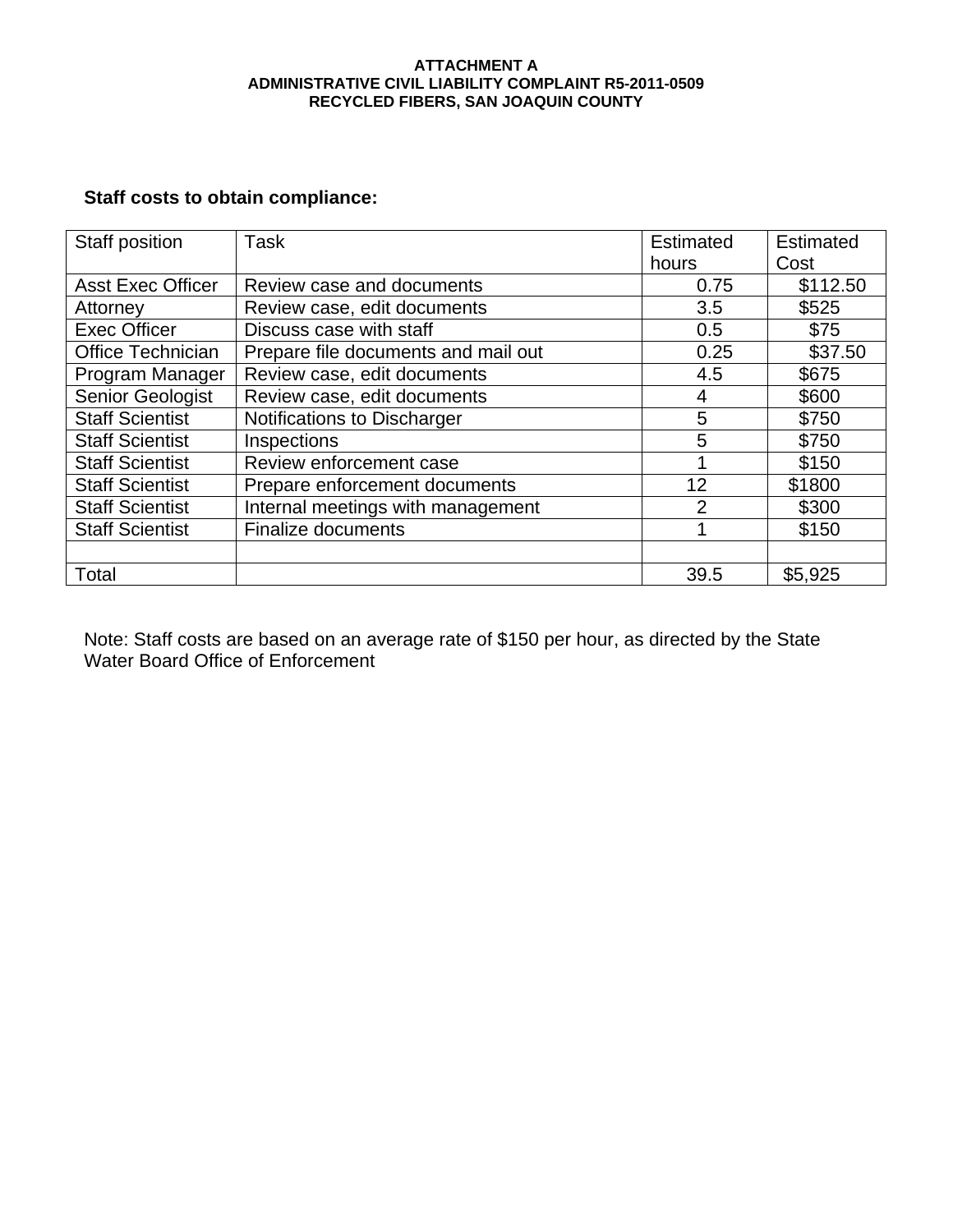## Central Valley Regional Water Quality Control Board

# HEARING PROCEDURE FOR ADMINISTRATIVE CIVIL LIABILITY COMPLAINT R5-2011-0509

# ISSUED TO RECYCLED FIBERS SAN JOAQUIN COUNTY

## SCHEDULED FOR 6/7/8 APRIL 2011

PLEASE READ THIS HEARING PROCEDURE CAREFULLY. FAILURE TO COMPLY WITH THE DEADLINES AND OTHER REQUIREMENTS CONTAINED HEREIN MAY RESULT IN THE EXCLUSION OF YOUR DOCUMENTS AND/OR TESTIMONY.

## **Background**

The Executive Officer has issued an Administrative Civil Liability (ACL) Complaint pursuant to California Water Code (CWC) sections 13323 and 13399.33(c) and (d) to Recycled Fibers, (Discharger) alleging that the Discharger violated State Water Board Order WQO 97-03-DWQ (NPDES General Permit CAS000001) by failing to submit the annual monitoring report by 1 July 2010.

The Complaint proposes that an administrative civil liability in the amount of \$6,925 be imposed. A hearing is currently scheduled to be conducted before the Central Valley Water Board during its 6/7/8 April 2011 meeting.

#### **Purpose of Hearing**

The purpose of the hearing is to consider relevant evidence and testimony regarding the ACL Complaint. At the hearing, the Central Valley Water Board will consider whether to issue an administrative civil liability order assessing the proposed liability, or a higher or lower amount, or reject the proposed liability. The public hearing will commence at 8:30 a.m. or as soon thereafter as practical, or as announced in the Central Valley Water Board meeting agenda. The meeting will be held at

11020 Sun Center Drive, Suite 200, Rancho Cordova, California.

An agenda for the meeting will be issued at least ten days before the meeting and posted on the Central Valley Water Board's web page at:

http://www.waterboards.ca.gov/centralvalley/board\_info/meetings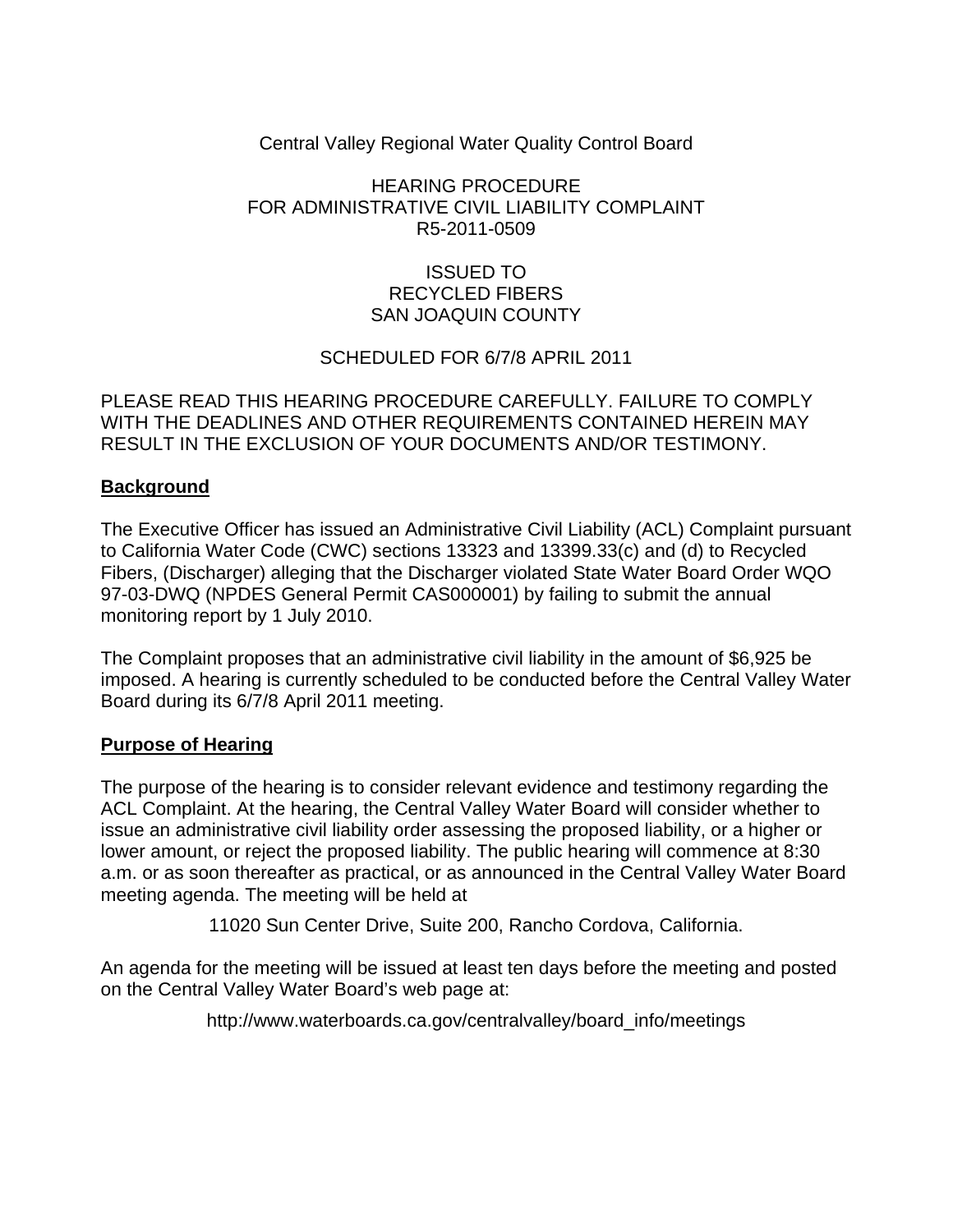#### **Hearing Procedure**

The hearing will be conducted in accordance with this Hearing Procedure. This Hearing Procedure has been approved by the Central Valley Water Board Chair in model format, and is subject to further revision by the Central Valley Water Board's Advisory Team or the Board Chair. A copy of the general procedures governing adjudicatory hearings before the Central Valley Water Board may be found at California Code of Regulations, title 23, section 648 et seq., and are available at: http://www.waterboards.ca.gov or will be made available upon request. In accordance with Section 648, subdivision (d), any procedure not provided by this Hearing Procedure is deemed waived. Except as provided in Section 648, subdivision (b) and herein, Chapter 5 of the Administrative Procedures Act (commencing with Gov't Code § 11500) does not apply to this hearing.

**ANY OBJECTIONS TO THE HEARING PROCEDURE MUST BE RECEIVED BY THE CENTRAL VALLEY WATER BOARD'S ADVISORY TEAM NO LATER THAN 21 JANUARY 2011 OR THEY WILL BE WAIVED.** FAILURE TO COMPLY WITH THE DEADLINES AND REQUIREMENTS CONTAINED HEREIN MAY RESULT IN THE EXCLUSION OF DOCUMENTS AND/OR TESTIMONY.

The Discharger shall contact the Prosecution Team to try to resolve objections regarding due dates, the hearing date and hearing time limits BEFORE submitting objections to the Advisory Team.

## **Hearing Participants**

Participants in this proceeding are designated as either "parties" or "interested persons." Designated parties to the hearing may present evidence and cross-examine witnesses and are subject to cross-examination. Interested persons may present non-evidentiary policy statements, but may not cross-examine witnesses and are not subject to crossexamination. Interested persons generally may not present evidence (e.g., photographs, eye-witness testimony, monitoring data). Both designated parties and interested persons may be asked to respond to clarifying questions from the Central Valley Water Board, staff or others, at the discretion of the Central Valley Water Board.

The following participants are hereby designated as parties in this proceeding:

- 1. Central Valley Water Board Prosecution Team
- 2. Recycled Fibers

#### **Requesting Designated Party Status**

Persons who wish to participate in the hearing as a designated party must request party status by submitting a request in writing (with copies to the existing designated parties) so that it is received no later than 5 p.m. on **27 January 2011**, by the Advisory Team attorney (contact information listed below). The request shall include an explanation of the basis for status as a designated party (i.e., how the issues to be addressed in the hearing and the potential actions by the Central Valley Water Board affect the person, and the need to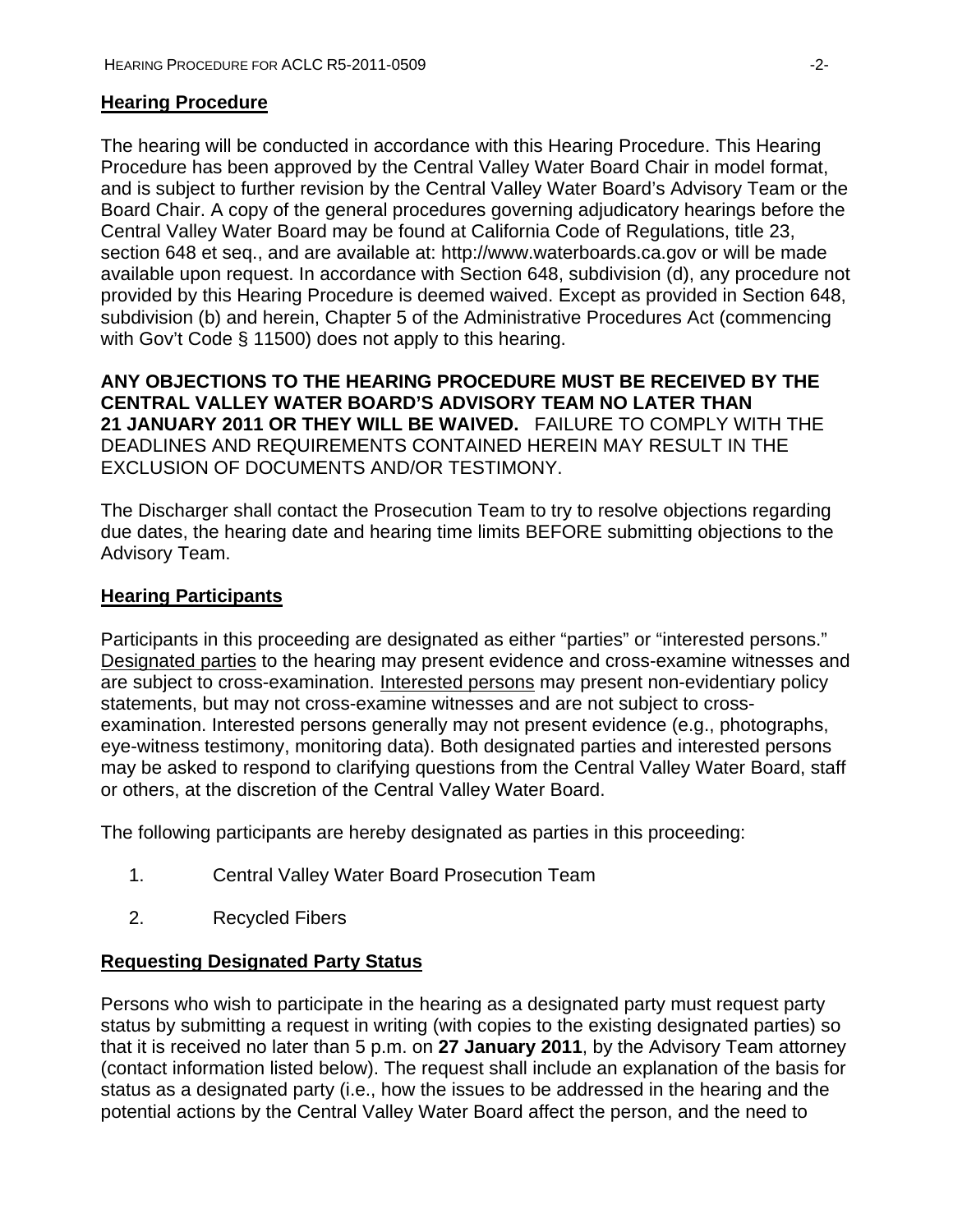present evidence or cross-examine witnesses), the information required of designated parties as provided below, and a statement explaining why the party or parties designated above do not adequately represent the person's interest. Any opposition to the request must be received by the Advisory Team, the person requesting party status, and all other parties by 5 p.m. on **7 February 2011**. The parties will be notified by 5 p.m. on **16 February 2011** whether the request has been granted or denied.

#### **Primary Contacts**

#### **Advisory Team:**

Kenneth Landau, Assistant Executive Officer 11020 Sun Center Drive, Suite 200, Rancho Cordova, CA 95670 Phone: (916) 464-4726 klandau@waterboards.ca.gov

Alex Mayer, Staff Counsel State Water Resources Control Board, Office of Chief Counsel Physical Address: 1001 I Street, Sacramento, CA 95814 Mailing Address: P.O. Box 100, Sacramento, CA 95812 Phone: (916) 322-3622; fax: (916) 341-5199 amayer@waterboards.ca.gov

#### **Prosecution Team:**

Pamela Creedon, Executive Officer Frederick Moss, Assistant Executive Officer Wendy Wyels, Environmental Program Manager Steve Rosenbaum, Senior Engineering Geologist Robert Ditto, Environmental Scientist 11020 Sun Center Drive, Suite 200, Rancho Cordova, CA 95670 Phone: (916) 464-4835; fax: (916) 464-4645 wwyels@waterboards.ca.gov

Ann Carroll, Staff Counsel State Water Resources Control Board, Office of Enforcement Physical Address: 1001 I Street, Sacramento, CA 95814 Mailing Address: P.O. Box 100, Sacramento, CA 95812 Phone: (916) 322-3227; fax: (916) 341-5896 acarroll@waterboards.ca.gov

#### **Discharger:**

Jesus Jimenez Recycled Fibers 2575 Grand Canal Boulevard, Suite 202 Stockton, CA 95207 Phone: (209) 464-6590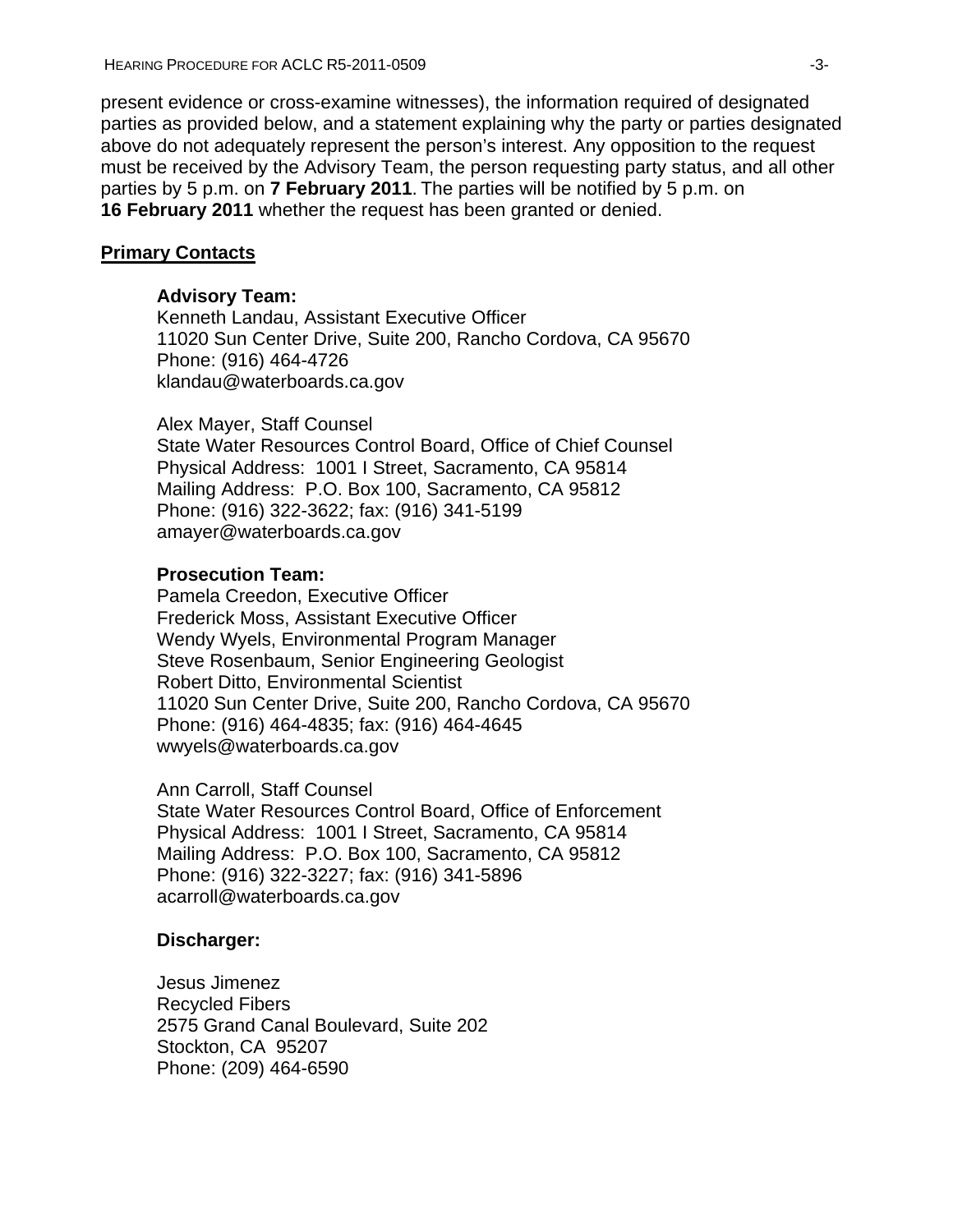#### **Separation of Functions**

To help ensure the fairness and impartiality of this proceeding, the functions of those who will act in a prosecutorial role by presenting evidence for consideration by the Central Valley Water Board (Prosecution Team) have been separated from those who will provide advice to the Central Valley Water Board (Advisory Team). Members of the Advisory Team are: Mr. Kenneth Landau and Mr. Alex Mayer. Members of the Prosecution Team are: Ms. Pamela Creedon, Mr. Frederick Moss, Ms. Wendy Wyels, Mr. Steve Rosenbaum, Mr. Robert Ditto, and Ms. Ann Carroll. Any members of the Advisory Team who normally supervise any members of the Prosecution Team are not acting as their supervisors in this proceeding, and vice versa. Pamela Creedon regularly advises the Central Valley Water Board in other, unrelated matters, but is not advising the Central Valley Water Board in this proceeding. Ann Carroll is an attorney with the State Water Resources Control Board's Office of Enforcement and has not advised the Central Valley Water Board on any matter. Other members of the Prosecution Team act or have acted as advisors to the Central Valley Water Board in other, unrelated matters, but they are not advising the Central Valley Water Board in this proceeding. Members of the Prosecution Team have not had any ex parte communications with the members of the Central Valley Water Board or the Advisory Team regarding this proceeding.

## **Ex Parte Communications**

The designated parties and interested persons are forbidden from engaging in ex parte communications regarding this matter with members of the Advisory Team or members of the Central Valley Water Board. An ex parte contact is any written or verbal communication pertaining to the investigation, preparation or prosecution of the ACL Complaint between a member of a designated party or interested person on the one hand, and a Central Valley Water Board member or an Advisory Team member on the other hand, unless the communication is copied to all other designated parties (if written) or made in a manner open to all other designated parties (if verbal). Communications regarding non-controversial procedural matters are not ex parte contacts and are not restricted. Communications among one or more designated parties and interested persons themselves are not ex parte contacts.

The following communications to the Advisory Board must be copied to all designated parties: Objections to this Hearing Procedure; requests for modifications to this Hearing Procedure; requests for designated party status, or objections thereto; and all written evidence, legal argument or policy statements from designated parties. This is not an allinclusive list of ex parte communications.

## **Hearing Time Limits**

To ensure that all participants have an opportunity to participate in the hearing, the following time limits shall apply: each designated party shall have a combined **25** minutes to present evidence (including evidence presented by witnesses called by the designated party), cross-examine witnesses (if warranted), and provide a closing statement; and each interested person shall have 3 minutes to present a non-evidentiary policy statement. Participants with similar interests or comments are requested to make joint presentations,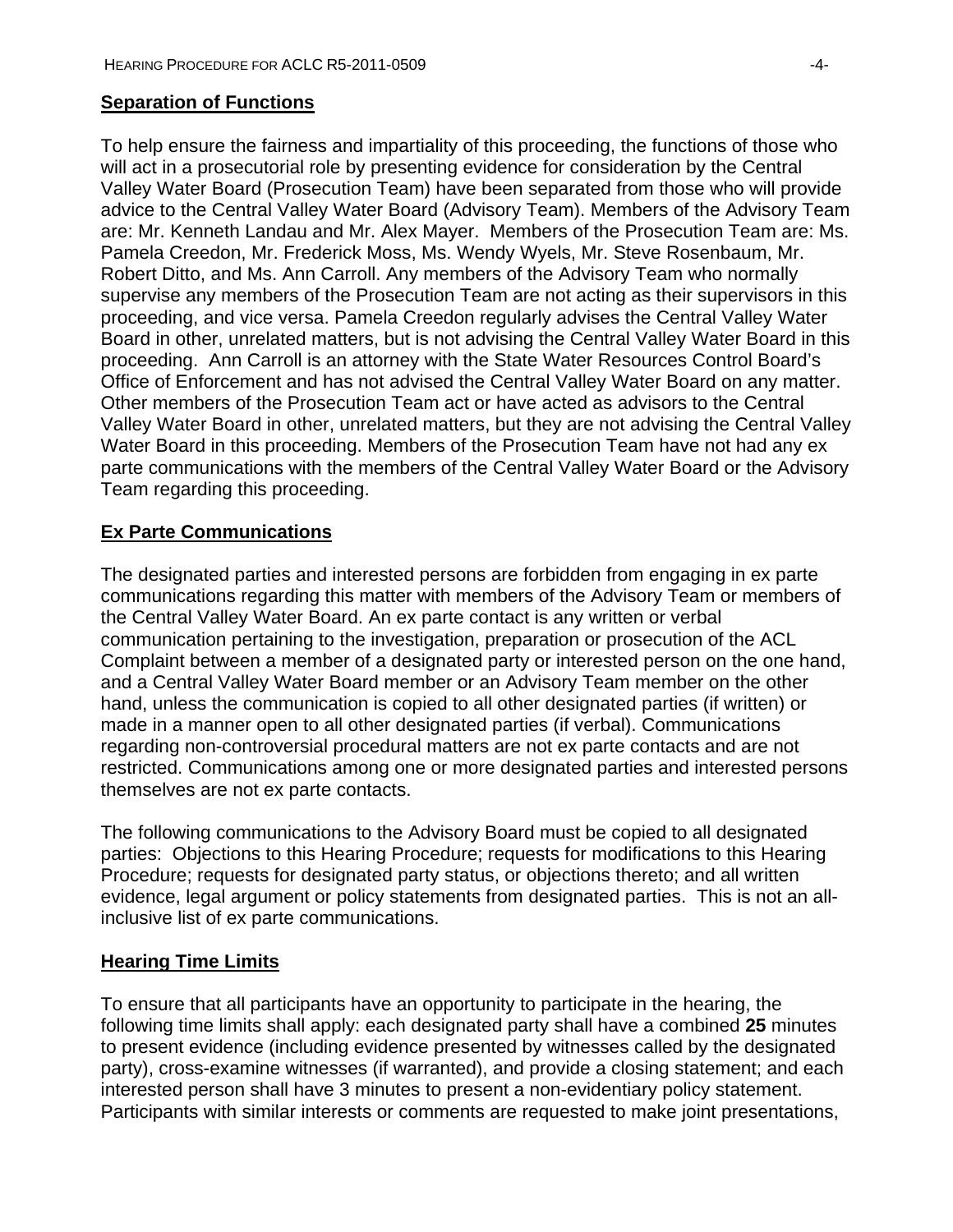and participants are requested to avoid redundant comments. Participants who would like additional time must submit their request to the Advisory Team so that it is received by 5:00 p.m. on **16 March 2011**. Additional time may be provided at the discretion of the Advisory Team (prior to the hearing) or the Central Valley Water Board Chair (at the hearing) upon a showing that additional time is necessary. Such showing shall explain what testimony, comments or legal argument require extra time, and why the Discharger could not adequately provide the testimony, comments or legal argument in writing before the hearing.

A timer will be used, but will not run during Board questions or the responses to such questions, or during discussions of procedural issues.

## **Submission of Evidence and Policy Statements**

Case in Chief: The Prosecution Team, the Discharger and each other designated party must submit the following information in writing in advance of the hearing:

- 1. All evidence (other than witness testimony to be presented orally at the hearing) that the Designated Party would like the Central Valley Water Board to consider. Evidence and exhibits already in the public files of the Central Valley Board may be submitted by reference as long as the exhibits and their location are clearly identified in accordance with California Code of Regulations, title 23, section 648.3. Board members will generally not receive copies of materials incorporated by reference, and the referenced materials are generally not posted on the Board's website.
- 2. All legal and technical arguments or analysis.
- 3. The name of each witness, if any, whom the designated party intends to call at the hearing, the subject of each witness' proposed testimony, and the estimated time required by each witness to present direct testimony. (This information is not required for rebuttal witnesses or rebuttal testimony.)
- 4. The qualifications of each expert witness, if any. (This information is not required for rebuttal witnesses.)

The Prosecution Team's information must include the legal and factual basis for its claims against each Discharger; a list or attached copy of all evidence on which the Prosecution Team relies, which must include, at a minimum, all documents cited in the complaint or Staff Report; and the witness information required under items 3-4 for all witnesses, including staff.

The Prosecution Team shall submit one hard copy and one electronic copy to Kenneth Landau and one electronic copy to Alex Mayer. Each other designated party shall submit 3 hard copies and one electronic copy to Kenneth Landau and one electronic copy to Alex Mayer. Kenneth Landau and Alex Mayer must receive all submissions no later than 5:00 p.m. on the applicable due date under Important Deadlines, below.

Rebuttal: Any designated party that would like to submit written evidence, legal analysis or policy statements to rebut the information previously submitted by other designated parties shall submit 3 hard copies and one electronic copy of their rebuttal information to Kenneth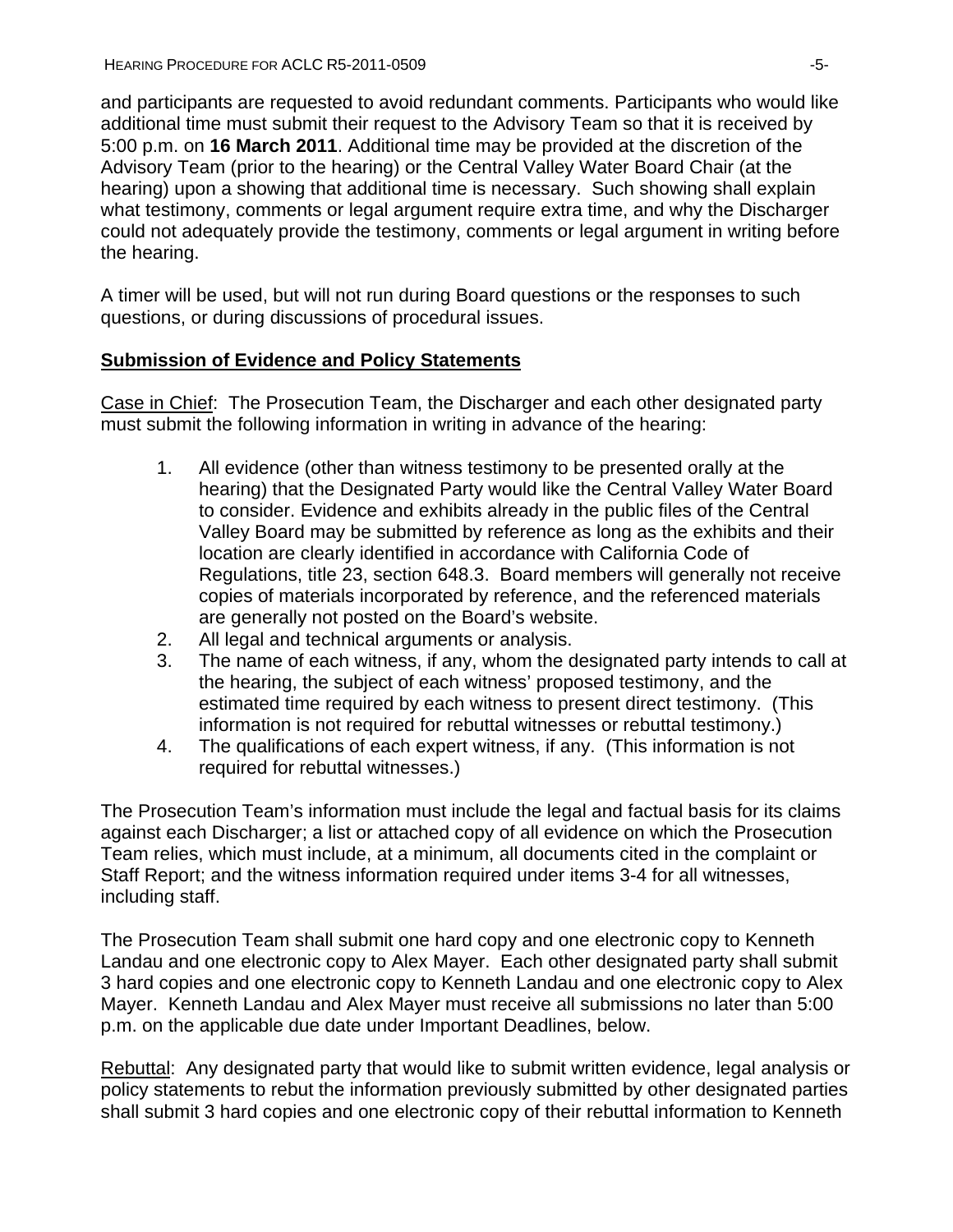Landau and one electronic copy of the information to Alex Mayer so that they are received by 5 p.m. on the due date under Important Deadlines, below. "Rebuttal" means evidence, analysis or comments offered to disprove or contradict other designated parties' submissions. Rebuttal shall be limited to the scope of the materials previously submitted by the other designated parties. Rebuttal information that is not responsive to information previously submitted by other designated parties may be excluded.

Copies: Board members will receive copies of all materials submitted in hard copy or electronic format. The Board's copies will be printed in black and white from the designated parties' electronic copies. Designated parties who are concerned about print quality of all or any part of their written materials should submit a high-resolution pdf or provide an extra nine paper copies for the Board members. For items with voluminous submissions, Board members may receive copies electronically only. Electronic copies are also posted on the Board's website.

Parties without access to computer equipment are strongly encouraged to have their materials scanned at a copy and mailing center. However, the Board will not reject materials solely for failure to provide electronic copies.

Other Matters: By **22 March 2011**, the Prosecution Team shall prepare a summary agenda sheet ("buff sheet") for this item to be included in the Board members' agenda package and posted on the internet. The buff sheet shall clearly state that it was prepared by the Prosecution Team. The Prosecution Team shall provide a copy of the buff sheet to all parties by mail or email.

Interested persons who would like to submit written non-evidentiary policy statements are encouraged to submit them to the Advisory Team as early as possible, but they must be received by **22 March 2011**. Interested persons do not need to submit written comments in order to speak at the hearing.

In accordance with California Code of Regulations, title 23, section 648.4, the Central Valley Water Board endeavors to avoid surprise testimony or evidence. Absent a showing of good cause and lack of prejudice to the parties, the Central Valley Water Board may exclude evidence and testimony that is not submitted in accordance with this Hearing Procedure. Excluded evidence and testimony will not be considered by the Central Valley Water Board and will not be included in the administrative record for this proceeding. Power Point and other visual presentations may be used at the hearing, but their content may not exceed the scope of other submitted written material. Designated parties must provide the Advisory Team with a printed copy of such materials at or before the hearing, for inclusion in the administrative record. Additionally, any witness who has submitted written testimony for the hearing shall appear at the hearing and affirm that the written testimony is true and correct, and shall be available for cross-examination.

## **Evidentiary Documents and File**

The Complaint and related evidentiary documents are on file and may be inspected or copied at the Central Valley Water Board office at 11020 Sun Center Drive, Suite 200, Rancho Cordova, CA. This file shall be considered part of the official administrative record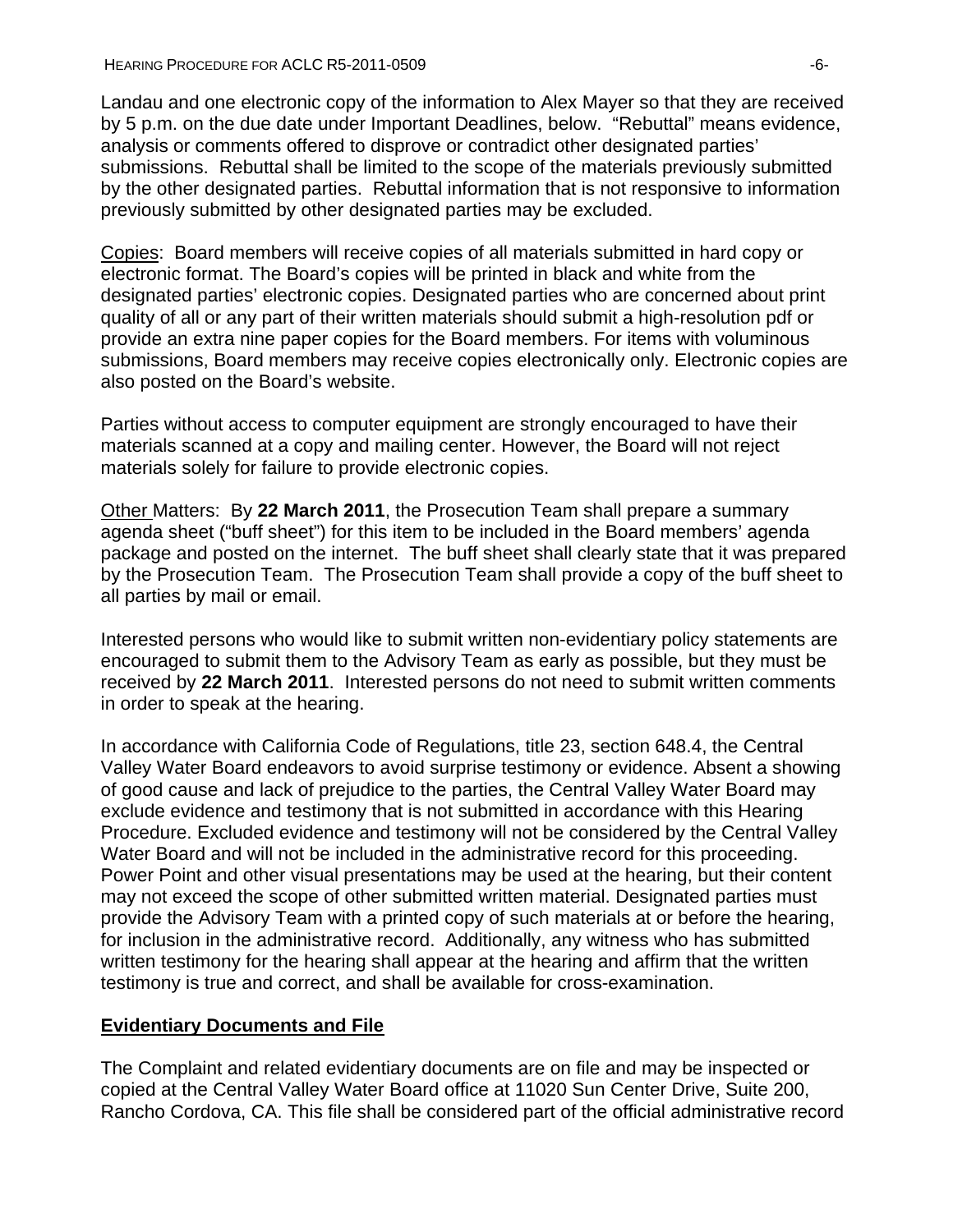for this hearing. Other submittals received for this proceeding will be added to this file and will become a part of the administrative record absent a contrary ruling by the Central Valley Water Board's Chair. Many of these documents are also posted on-line at: [http://www.waterboards.ca.gov/centralvalley/board\\_decisions/tentative\\_orders/index.shtml](http://www.waterboards.ca.gov/centralvalley/board_decisions/tentative_orders/index.shtml)

Although the web page is updated regularly, to assure access to the latest information, you may contact Wendy Wyels (contact information above).

# **Questions**

Questions concerning this proceeding may be addressed to the Advisory Team attorney (contact information above).